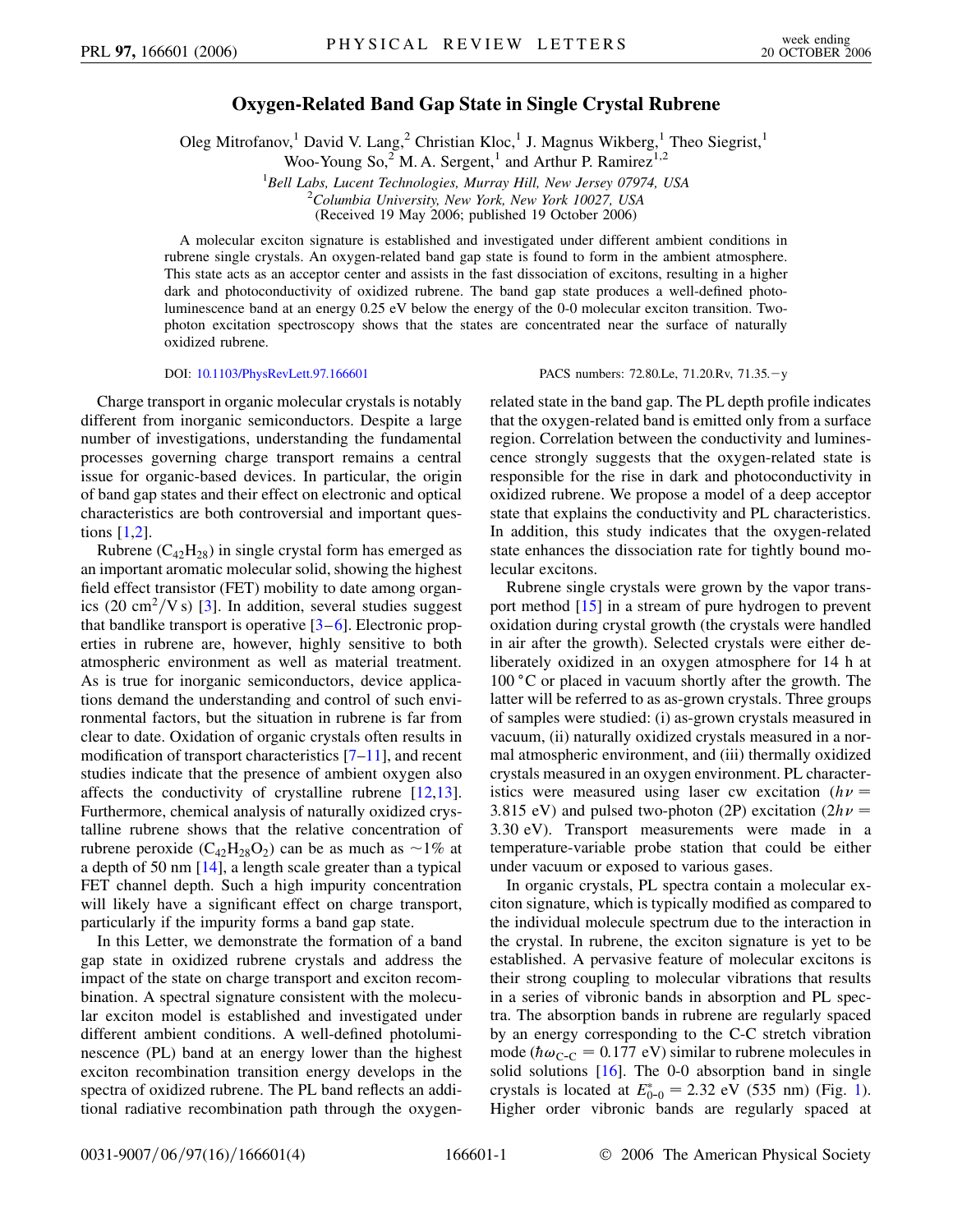$E_{0-n}^* = E_{0-0}^* + n\hbar\omega_{\text{C-C}}$ , where *n* is an integer. PL spectra, on the other hand, show a more complex structure, where the vibronic bands are not evident at room temperature. Only low temperature PL spectra of crystalline rubrene held in vacuum clearly show the vibronic structure of exciton transitions shifted to lower energies compared to the absorption transitions. The first luminescence band (band I, letter notations are introduced to differentiate PL bands throughout the text) is located at 2.18 eV (570 nm), 0.14 eV below the 0-0 absorption line (Fig. [1](#page-1-0)). A series of weaker vibronic bands can be observed at energies  $E_{0-n}$  $E_{0-0} - nh\omega_{C-C}$  (2.00 and 1.83 eV).

At a finite temperature, the PL spectrum reveals a substantial change in the exciton recombination process. The intensity of band I decreases by at least 3 orders of magnitude as the temperature increases from  $\sim$  20 to 300 K. The vibronic bands decrease similarly in intensity as shown in the inset in Fig. [1](#page-1-0). Along with the PL quenching at higher temperatures, additional radiative transitions appear at lower energies [Fig.  $2(a)$ ]. At  $T > 70$  K, a new band (II) develops at 2.11 eV with a vibronic band at 1.93 eV. The PL intensity of this series varies with temperature in a similar fashion as series I. At higher temperatures (*T >* 100 K), another band (III) appears at 2.05 eV, and it dominates in the spectrum up to  $T = 300$  K. Defining the bands that reflect the exciton relaxation process in as-grown rubrene is essential, because the oxygen-related defect produces emission at similar energies, as we will show below.

<span id="page-1-0"></span>energy (eV)<br>2.4 2.2 2.6 2.4 2.2 2.0 1.8 120 <u>.</u><br>ဖေ့ လ 12 100 Abs. PL Intensity (arb. un.) Intensity (arb. un.  $\alpha$  (cm $^1$ ) 10 **+**2ω **+**ω 0**-**0 80 . Int. (arb. un.) 8 **-**ω **-**2ω Absorption, 60 0**-**0 (0-0) 1.0 6 surface PL 40  $(0 - 1)$  bulk PL 4  $0.1$ 군 20 2  $(0-2)$  $0$  25 50 75 *T* (K)  $0 -$ <br>450 0 —<br>700 450 500 550 600 650 700



wavelength (nm)

acteristic features of as-grown rubrene. Prior work [\[14\]](#page-3-8) established the presence of rubrene peroxide on the surface of naturally oxidized samples. Thus, in order to characterize the material unperturbed by oxidation, PL spectra must be taken from a depth substantially exceeding the oxygen diffusion length. Optical excitation deep in the crystal  $(>1 \mu m)$  is achieved through the process of 2P absorption. Low-intensity 100 fs laser pulses with a photon energy well below the absorption edge of rubrene,  $h\nu = 1.65$  eV, propagate freely in the crystal. The pulses generate excitons only in a small region in the focus of the laser beam. Because the luminescence bands of crystalline rubrene lie in the transparent region (Fig. [1\)](#page-1-0), the emitted photons are not reabsorbed in the crystal. The PL characteristics measured using the 2P excitation in the bulk and one-photon excitation on the surface of as-grown rubrene samples kept in vacuum show the same structure (Fig. [1](#page-1-0)) and the same temperature dependence. These bands correspond to optical transitions in as-grown rubrene.

First, we confirm that the observed bands are the char-

We next address an impurity-related signature in the PL spectra. In contrast to the vacuum-held samples, discussed above, samples kept in air show additional optical transitions. For these measurements, the PL spectra were obtained on crystals sealed in a quartz capsule containing oxygen at normal pressure. The sealed capsule was heated at  $100^{\circ}$ C for 14 h prior to measurement to enhance the oxidation process. Similar to as-grown samples, the series of vibronic bands I is present in the PL spectra at low



<span id="page-1-1"></span>FIG. 2 (color online). PL characteristics of (a) as-grown and (b) oxidized rubrene crystals at different temperatures. The asgrown sample is held in vacuum, and the oxidized sample is sealed in a capsule containing oxygen at a normal pressure. PL bands I, II, and III, and their higher order vibronic bands  $I_1$  and I2, characteristic of as-grown samples are indicated by arrows in (a), PL band I', vibronic band  $I'_1$ , and band O characteristic of oxidized samples are indicated by arrows in (b). The color maps show spectral characteristics normalized for every temperature.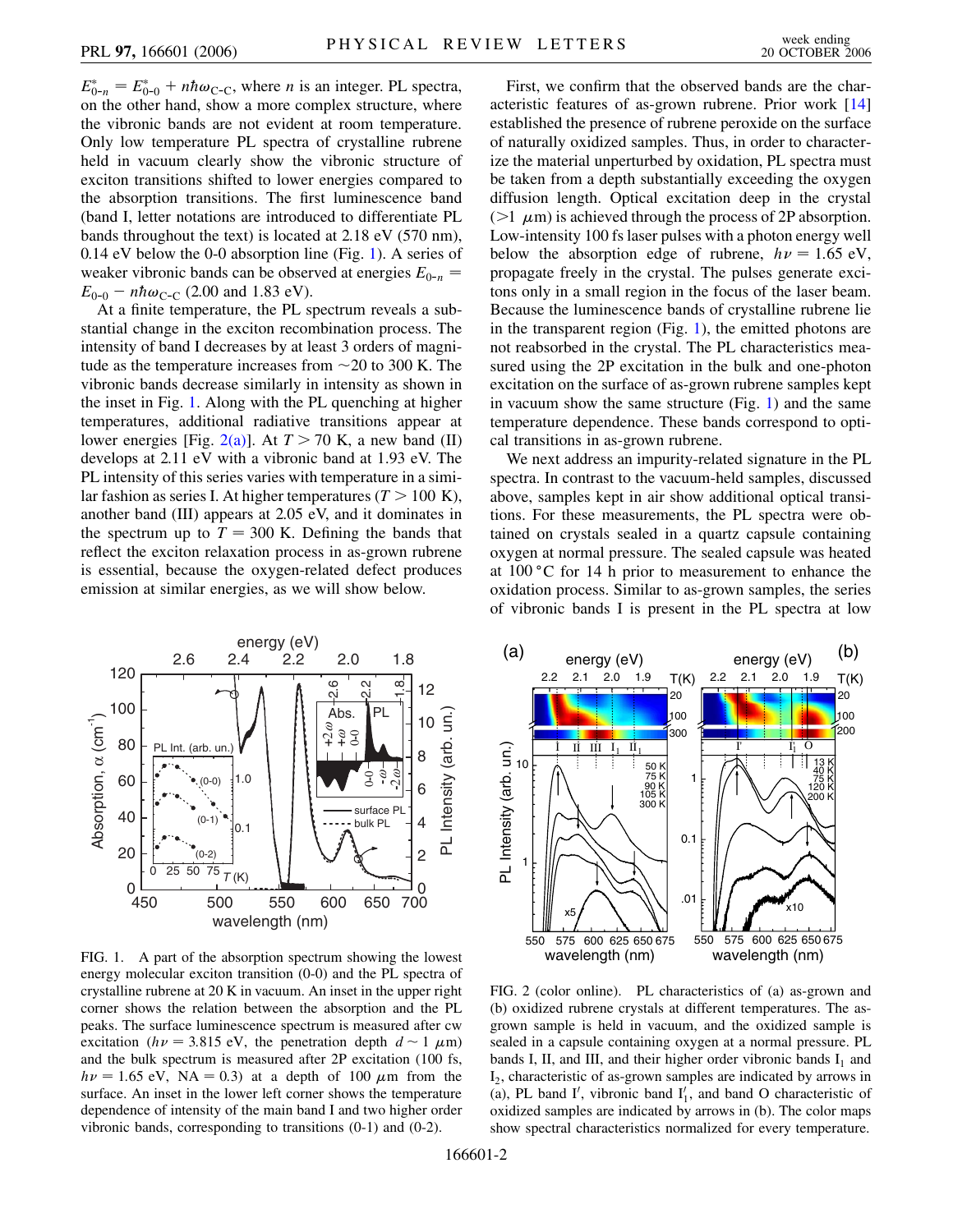temperatures [Fig.  $2(b)$ ]. However, the intensity of the series is reduced relative to as-grown crystals, and an additional series of bands  $(I')$  shifted by about 40 meV is clearly seen. As the temperature increases to  $\sim$ 70 K, in addition to band II, present in the spectra of the vacuumheld samples, strong emission at 1.92 eV appears in the spectrum. The new band (O) should not be confused with the first phonon replica  $II_1$  located at 1.93 eV, the intensity of which follows the intensity decrease of band II as the temperature rises. Band O remains the main spectral signature of the oxidized samples at temperatures above 200 K, while band III, which dominates the PL spectra of as-grown rubrene, is strongly suppressed. Band O is also present in the PL spectra of naturally oxidized rubrene crystals. A summary of the optical transitions in as-grown and oxidized rubrene is presented in Table [I](#page-2-0).

A clear demonstration of surface oxidation is shown in Fig. [3](#page-2-1) in the room temperature PL characteristics measured at various depths of a naturally oxidized (several weeks) rubrene crystal held in air. Band O is clearly the strongest band in the PL spectra measured when the excitation spot is positioned on the surface  $(z = 0)$ . The intensity of this band decreases as the excitation spot is translated into the crystal. Band III, weaker on the surface, gradually increases inside the crystal. Band I, present in the surface spectrum, decreases in the bulk; however, this decrease is attributed to reabsorption of emission inside the crystal due to the fact that the absorption tail of the 0-0 transition is substantially broadened at room temperature. For the single-photon excitation, limited to a depth of  $\sim$ 1  $\mu$ m, the PL spectrum of the oxidized sample in air shows emission in band O, while an as-grown sample shows emission in band III. The oxygen-related impurity is clearly concentrated near the surface.

We argue that an oxygen-related state provides a recombination path for molecular excitons resulting in emission in band O positioned about 0.25 eV below the lowest 0-0 transition of band I. Consequently, the impurity state quenches the radiative recombination processes observed in as-grown rubrene. The oxygen-related band gap state has several possible origins: (1) a rubrene molecule perturbed by the presence of a neighboring oxygen molecule; (2) a rubrene peroxide molecule formed after reaction with a molecular oxygen; (3) a rubrene molecule perturbed by the presence of a neighboring rubrene peroxide molecule.

<span id="page-2-0"></span>TABLE I. Photoluminescence data of crystalline rubrene: transition energy  $E$  and the shift  $\hbar \omega$  of the first vibronic band.

| 0.18 |
|------|
| 0.18 |
|      |
|      |
|      |

<sup>a</sup>The presence of the higher order vibronic bands for bands III and  $\overline{O}$  is not determined due to broadening of the bands.

The above data associate a distinct PL feature with an oxygen-related state. Distinct effects in the material's conductivity have also been attributed to the presence of oxygen [[12](#page-3-6),[13](#page-3-7)]. Indeed, we have found that the dark and photoconductivity of rubrene crystals oxidized using the same procedures as for the PL measurements is dramatically increased relative to as-grown rubrene [\[17\]](#page-3-11). Currentvoltage characteristics were measured using evaporated coplanar wide gold electrodes with various gaps *l* from 25 to 150  $\mu$ m. A typical increase of the dark and photoconductivity in oxidized samples is shown in Fig. [4.](#page-3-12) The charge neutrality dictates that the dark current increase (due to holes  $[4,17]$  $[4,17]$  $[4,17]$ ) is caused by the creation of negatively charged centers (acceptors) due to the oxygen treatment. Below, we propose a consistent explanation that ties together both the transport and PL signature of oxygen incorporation in rubrene.

We first consider the impact of the acceptor state on the photoconductivity. It is currently debated whether the optical excitation in rubrene results in generation of weakly bound charge transfer excitons [\[6\]](#page-3-3), which can dissociate at room temperature, or in excitation of tightly bound molecular excitons, which require a complex dissociation mechanism. Pronounced molecular vibronic bands in the PL spectrum suggest that photogenerated carriers are initially tightly bound in the form of molecular excitons that couple to the molecular vibration. In tetracene, where the structure of the  $\pi$  orbital is similar to that of rubrene, the exciton binding energy is  $\sim$  400 meV [\[18\]](#page-3-14). A similar binding energy might be expected in rubrene. The exciton dissociation process, therefore, is likely to involve defector impurity-assisted exciton dissociation mechanisms. Although the high binding energy results in wave function confinement, the excitons are nevertheless free to move to neighboring molecules. An electron can be trapped at a defect site, thus releasing a free hole (and increasing the photoconductivity). The trapping process provides an al-

<span id="page-2-1"></span>

FIG. 3. (a) Normalized room temperature PL characteristics measured using 2P excitation (100 fs,  $h\nu = 1.65$  eV, NA = 0.8) at various depths *z* inside a crystalline rubrene sample naturally oxidized in air. (b) The bulk rubrene spectrum (top) measured with NA = 0.3 at  $z = 100 \mu m$  is compared to normalized room temperature PL characteristics of a vacuum-held sample (center) and an oxidized sample after single-photon excitation (bottom).